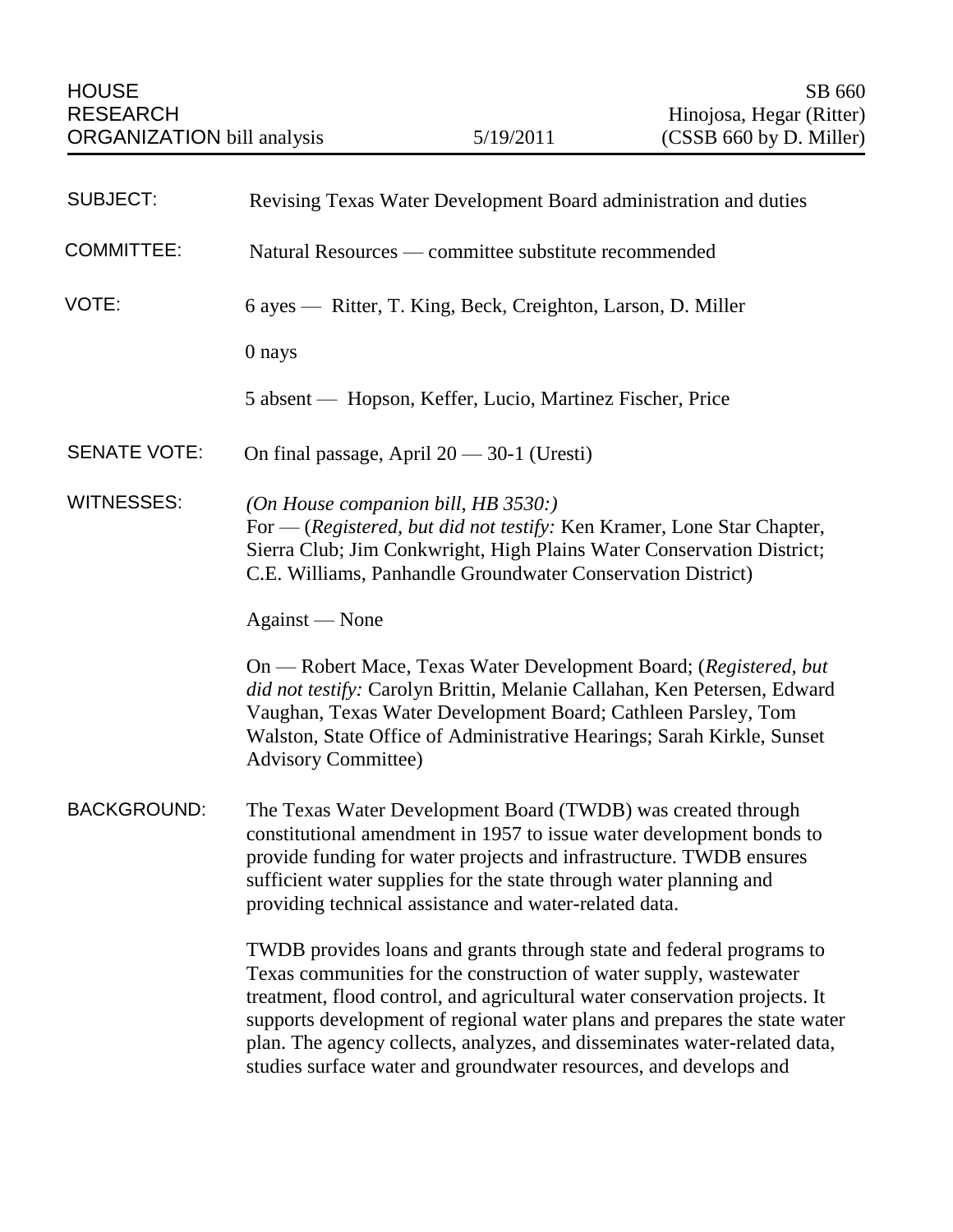maintains availability models to support planning, conservation, and development of surface water and groundwater for Texas.

TWDB's policy board has six members appointed by the governor, each from a different section of the state. Members serve staggered six-year terms, with the terms of two members expiring every two years. Terms expire in odd-numbered years. The governor designates the board chair.

In fiscal 2009, TWDB employed 329 staff, most of whom were located in Austin. Twenty-two staff, mostly project inspectors, are in TWDB's five field offices in El Paso, Harlingen, Houston, Mesquite, and San Antonio.

TWDB operated on revenues of \$93.4 million in fiscal 2009. Federal funds were the largest portion of the agency's method of finance, 43 percent, followed by general revenue, which was 40 percent. TWDB spent 44 percent of its appropriation on water resources planning in fiscal 2009.

TWDB last underwent Sunset review in 2001. The agency is not subject to abolishment under the Texas Sunset Act, but will be reviewed again in 2023.

DIGEST: CSSB 660 would make various changes to TWDB administration and water management. It would amend the current process for developing desired future conditions (DFCs) for aquifers. This would include amending the public notice requirements for joint planning meetings in groundwater management areas and for the adoption of DFCs of aquifers, and it would require proof of notice in submission of DFCs to TWDB. CSSB 660 would require groundwater management areas to document factors considered in adopting DFCs and to submit that documentation to TWDB. The bill would remove TWDB from determinations of the reasonableness of a DFC and instead require districts to adopt relevant DFCs through rule, with the proper adoption of the rule subject to challenge in district court, under the same procedures currently used to challenge district rules.

> CSSB 660 would require a representative of a groundwater conservation district in each groundwater management area that overlaps with a regional water planning group to serve as a member of that regional water planning group, require regional water planning groups to use the desired future conditions in place at the time of adoption of TWDB's state water plan in the next regional water planning cycle, provide that the state water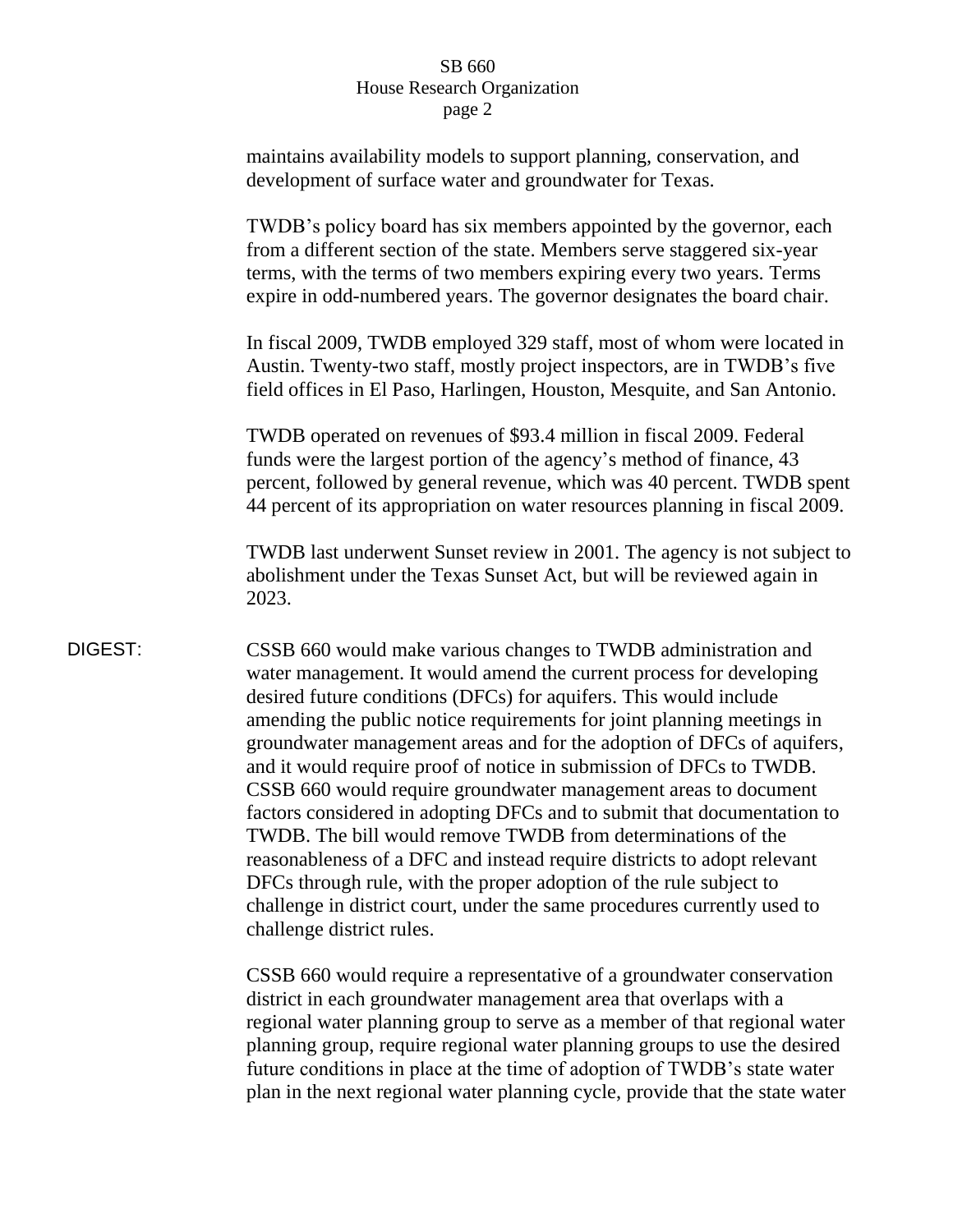plan include an evaluation of the state's progress in meeting future water needs, provide for the development of a uniform system for calculating municipal water use in gallons per capita per day to be used for water conservation plans, define TWDB's water financial assistance bonds status for the state debt limit, provide for legal action to be taken for default of payment on TWDB's financial assistance programs, charge the director of the Texas Natural Resources Information System (TNRIS) to serve as the state geographic information officer, and abolish the Texas Geographic Information Council.

The bill also would add and modify standard Sunset provisions governing rulemaking and dispute resolution and complaints.

**Public notice requirements.** The groundwater conservation district representatives of a management area could elect one district to be responsible for providing the notice of a joint meeting that would otherwise be required of each district in the management area. Notice of a joint meeting would have to be provided at least 10 days before the date of the meeting.

The secretary of state and the county clerk of each county would have to post notice of the meeting, according to requirements in the bill.

The failure or refusal of one or more districts to post notice for a joint meeting would not invalidate an action taken at the joint meeting.

# **Groundwater management area development of proposed DFCs.**

CSSB 660 would amend the Water Code by adding factors for groundwater conservation districts to consider before voting on proposed DFCs for aquifers, including:

- aquifer uses or conditions within the management area, including conditions that differ substantially from one geographic area to another;
- water supply needs and water management strategies in the state water plan;
- hydrological conditions, including for each aquifer in the management area the total estimated recoverable storage and the average annual recharge, inflows, and discharge;
- other environmental impacts, including impacts on spring flow and other interactions between groundwater and surface water;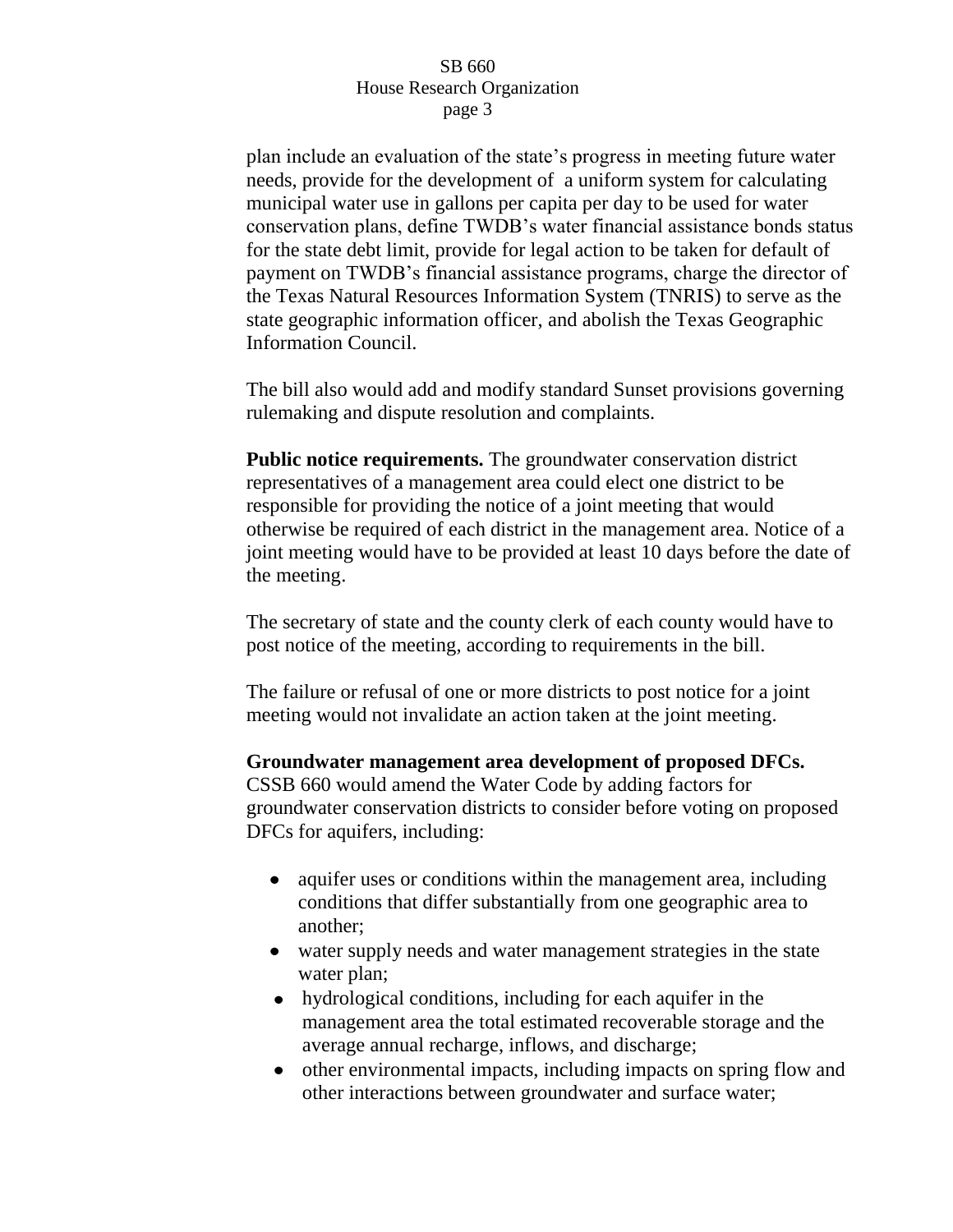- $\bullet$  the impact on subsidence;
- socioeconomic impacts reasonably expected to occur;  $\bullet$
- the impact on the interest and rights in private property, including  $\bullet$ ownership and the rights of management area landowners and their lessees and assigns in groundwater;
- whether the desired future conditions were physically possible; and
- any other information relevant to the specific DFCs.

*Balancing test.* The proposed DFCs would have to provide a balance between the highest practicable level of groundwater production and the conservation, preservation, protection, recharging, and prevention of waste of groundwater and control of subsidence in the management area. This would not prohibit the establishment of DFCs that provided for the reasonable long-term management of groundwater resources consistent with the management goals.

DFCs would have to be approved by a two-thirds vote of all district representatives for distribution to the districts in the management area.

*Technical staff and subcommittees.* CSSB 660 would require the Texas Commission on Environmental Quality (TCEQ) and TWDB, upon request, to make technical staff available to serve in a nonvoting advisory capacity to assist with the development of DFCs during the joint planning process.

During the joint planning process, district representatives could appoint and convene nonvoting advisory subcommittees that represented social, governmental, environmental, or economic interests to assist in the development of DFCs.

**Public notice and comment on proposed DFCs at the district level.** A 30- to 90-day public comment period on the proposed DFCs would begin on the day they were mailed to the districts. During the public comment period, the district would be required to make a copy of the proposed DFCs available as well as supporting materials, such as factors considered and groundwater availability model run results.

During the comment period and after notice was posted, each district would be required to hold a public hearing on proposed DFC relevant to that district.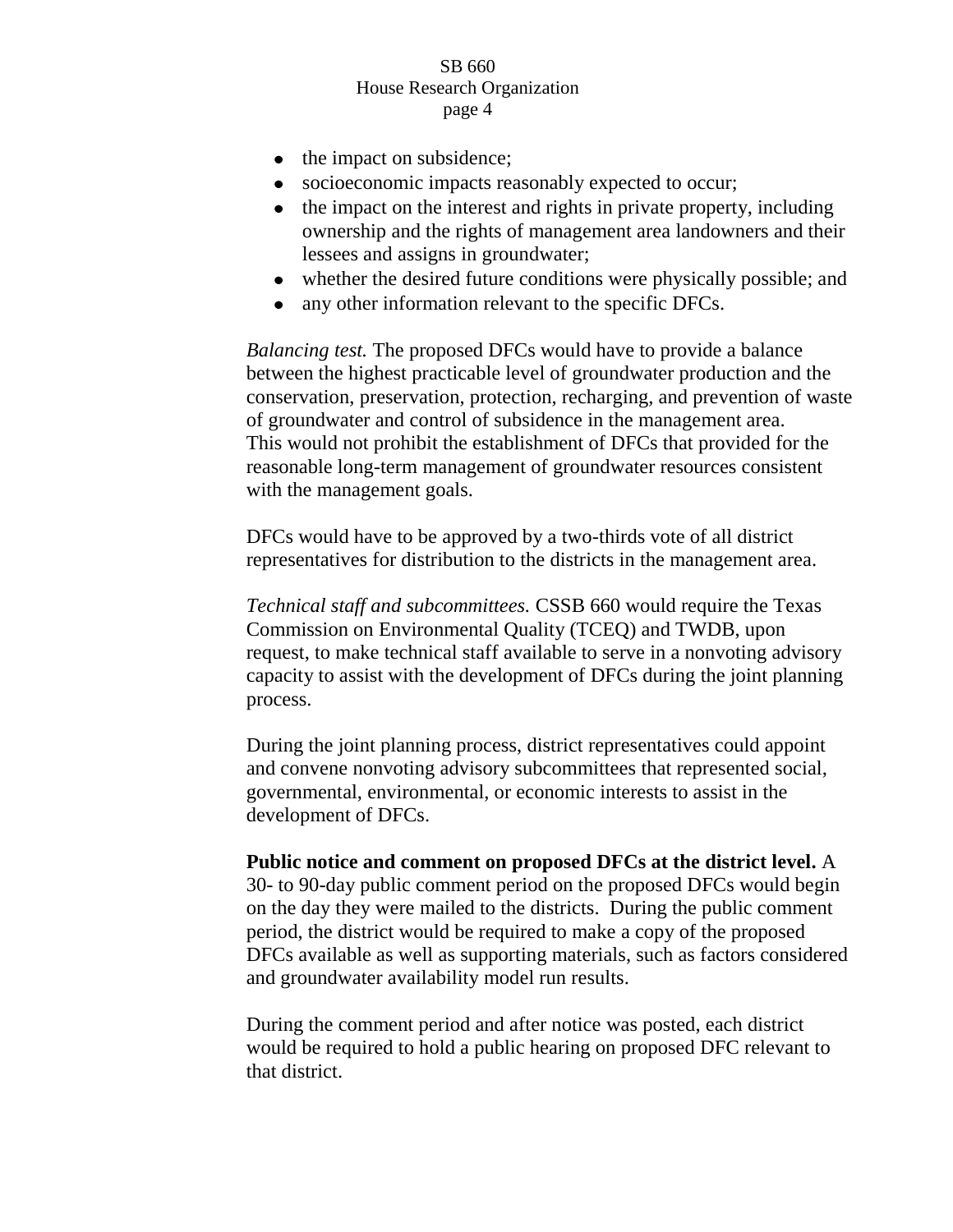Notice would be required to be posted at least 10 days before a hearing at which a district would adopt a DFC. This notice requirement would apply only to a hearing that occurred on or after September 1, 2011.

**Adoption of DFCs for the management area.** After the district public hearing, the districts would be required to compile a summary of relevant comments received, any suggested revisions to the proposed DFCs, and the basis for the revisions for consideration at the next joint planning meeting.

After all the districts had submitted their district summaries or the public comment period had expired, whichever came first, the district representatives would be required to reconvene to review the reports, consider any district's suggested revisions to the proposed DFCs, and finally adopt the desired future conditions for the management area.

The DFCs would have to be adopted as a resolution by a two-thirds vote of all the district representatives. Within 60 days of adopting DFCs, the districts in a management area would be required to submit to TWDB the adopted DFCs, proof that notice was posted for the joint planning meeting, and the DFC explanatory report.

*Explanatory report.* The district representatives would be required to produce a DFCs explanatory report for the management area. The explanatory report would have to:

- identify each DFC;
- provide the policy and technical justifications for each DFC;
- include documentation that the required factors were considered by the districts and a discussion of how the adopted DFCs impacted each factor;
- list other DFC options considered, if any, and the reasons those options were not adopted; and
- discuss reasons that recommendations made by advisory  $\bullet$ committees and public comments received by the districts were or were not incorporated into the DFCs.

The procedure for adopting and reporting of DFCs of groundwater resources in a management area would apply only to the adoption of DFCs that occur on or after September 1, 2011.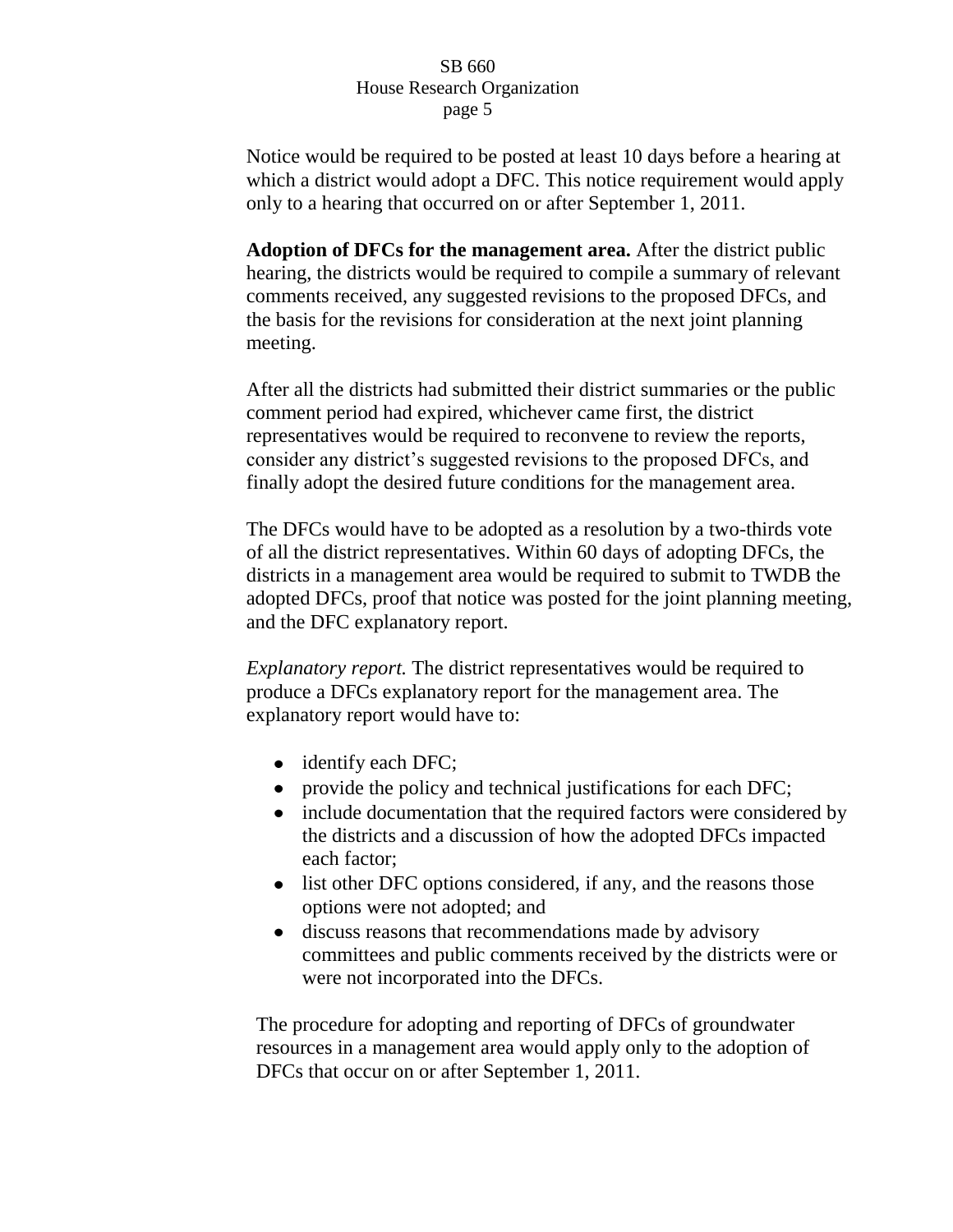**Adoption of DFCs by individual districts.** As soon as possible after a district received the DFCs adoption resolution and explanatory report for the management area, the individual districts would be required to adopt relevant DFCs.

**District management plans.** Each district in the management area would be required to ensure that its management plan contained goals and objectives consistent with achieving the DFCs of the relevant aquifers as adopted by the joint planning process.

CSSB 660 would require that management plans include DFCs before the plan was considered administratively complete. This would apply only to a district management plan submitted on or after September 1, 2011.

**Petition for inquiry of a DFC.** CSSB 660 would amend and add reasons that an affected person, as defined by the bill, could file a petition for inquiry with TCEQ for the reason that a district failed to:

- submit its management plan to TCEQ;
- participate in the joint planning process
- adopt rules;
- adopt the applicable DFCs adopted by the management area at a joint meeting;
- update its management plan within two years of the adoption of the DFCs by the management area;
- update its rules to implement the applicable DFCs within a year of updating its management plan with the adopted DFCs.

**Administrative appeal of DFCs.** CSSB 660 would remove TWDB's reasonableness petition process and instead allow an affected person to petition an individual district and request the district contract with the State Office of Administrative Hearings (SOAH) to challenge the DFC, including the reasonableness of the DFC. A reasonableness petition filed and pending with TWDB before September 1, 2011, would continue to be handled by TWDB.

An affected person could file a petition with the district within 180 days of a district adopting a DFC. The district would be required to contract with SOAH, request a contested case hearing, and submit a copy of the petition to SOAH within 45 days of receiving the request.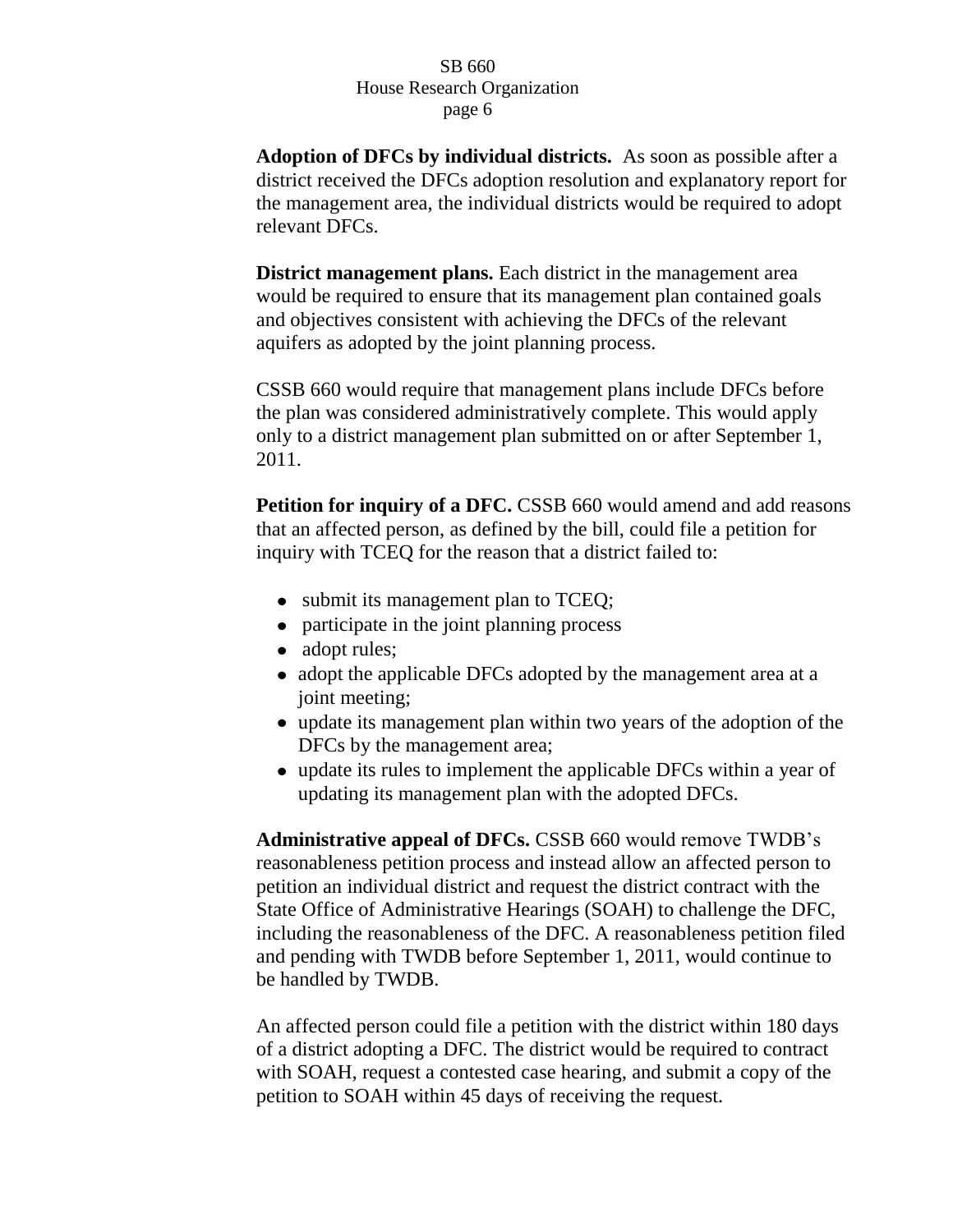A hearing would have to be held at the district office or regular meeting location of the board unless the board provided for hearings to be held at a different location.

The district could adopt rules for the hearing that were consistent with the procedural rules of SOAH.

The district would be required to provide general notice of the hearing and individual notice of the hearing to the petitioner, any other party in the hearing, each nonparty district and regional water planning group in the management area, TWDB, and TCEQ. Only an affected person would be able to participate as a party in the hearing.

CSSB 660 would require SOAH to hold a prehearing conference to determine preliminary matters, including:

- whether the petition should be dismissed for failure to state a claim on which relief could be granted;
- whether a person was an affected person and eligible to participate as a party in the hearing; and
- naming parties to the hearing.

CSSB 660 would require the party requesting the hearing to pay all costs associated with the SOAH contract for the hearing and to pay the district a sufficient deposit before the hearing began. The district would have to refund any excess money.

*Final order.* On receipt of the administrative law judge's findings of fact and conclusions of law in a proposal for decision, including a dismissal of a petition, the district's board would be required to issue a final order stating the district's decision on the contested matter and the district's findings of fact and conclusions of law. TWDB could change a finding of fact or conclusion of law made by the administrative law judge or could vacate or modify an order issued by the administrative law judge.

*Unreasonable DFC.* If the district in its final order found that a DFC was unreasonable, the districts in the management area would be required to reconvene in a joint planning meeting within 30 days of the final order to revise the DFC.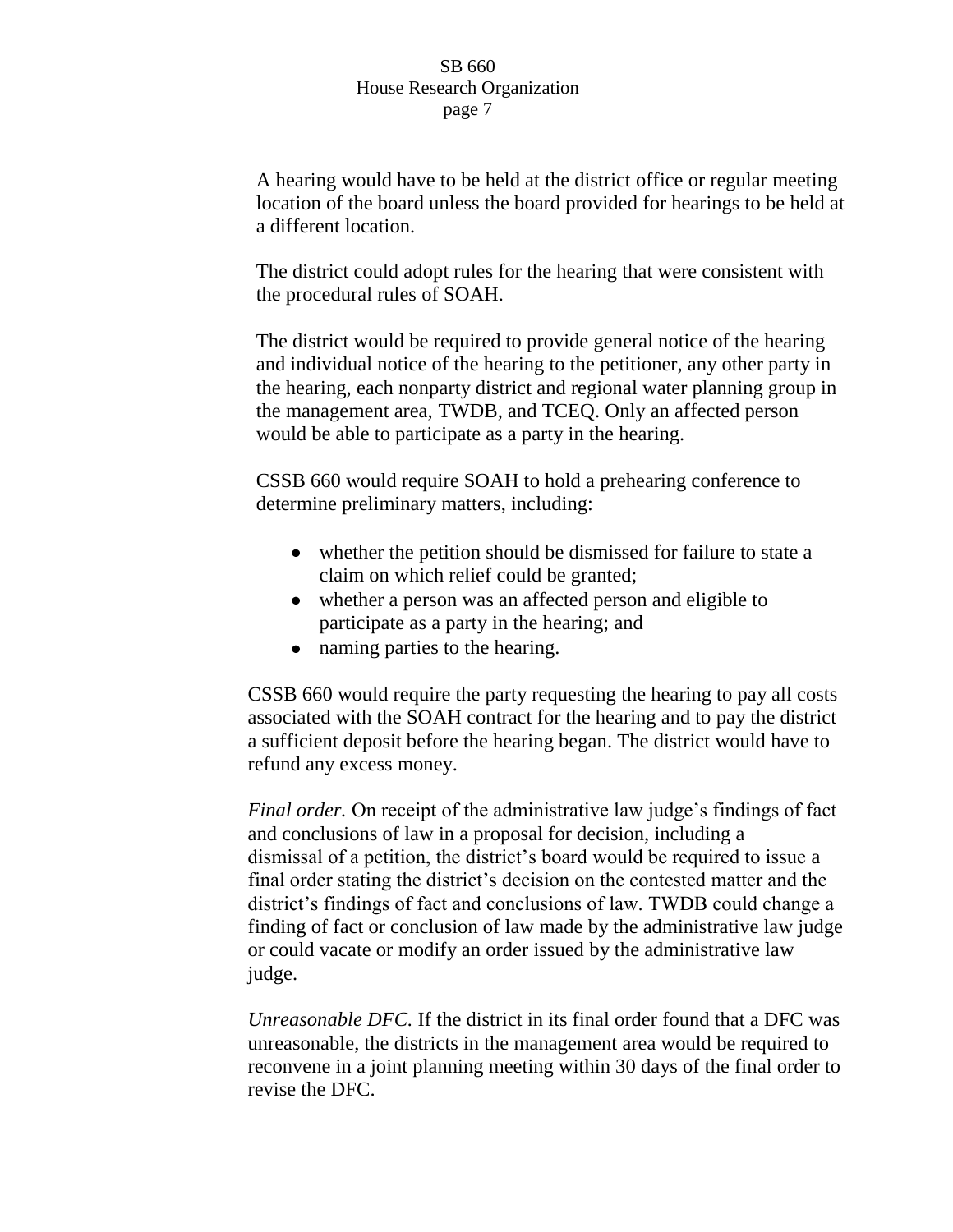A district's final order finding that a DFC was unreasonable would not invalidate the DFC for a district not subject to the petition.

**Court appeal of DFCs to a district court.** A final district order could be appealed under the substantial evidence standard of review. The venue for appeal would be a district court with jurisdiction over any part of the territory in the management area that included the district whose final order was being appealed.

*Finding of unreasonable DFC.* If the court found that a DFC was unreasonable, the court would be required to strike the DFC and order the districts in the management area to reconvene in a joint planning meeting within 30 days of the court's decision to revise the DFC.

**Membership on regional planning group.** CSSB 660 would require a representative of a groundwater conservation district in each groundwater management area that overlapped with a regional water planning group to serve as a member of that regional water planning group. The management area representative would have to represent a district located in the regional water planning area.

As soon as practicable after September 1, 2011, groundwater conservation districts would be required to appoint initial representatives to regional water planning groups.

**Regional water planning groups' use of desired future conditions.** Regional water planning groups would be required to use the desired future conditions in place at the time of adoption of TWDB's state water

**Evaluating the state's progress in meeting water needs.** CSSB 660 would provide that the state water plan include:

plan in the next regional water planning cycle.

- an evaluation of the state's progress in meeting future water needs, including an evaluation of the extent to which water management strategies and projects implemented after the adoption of the last state water plan had affected that progress; and
- an analysis of the number of projects in the last state water plan that  $\bullet$ received financial assistance from TWDB.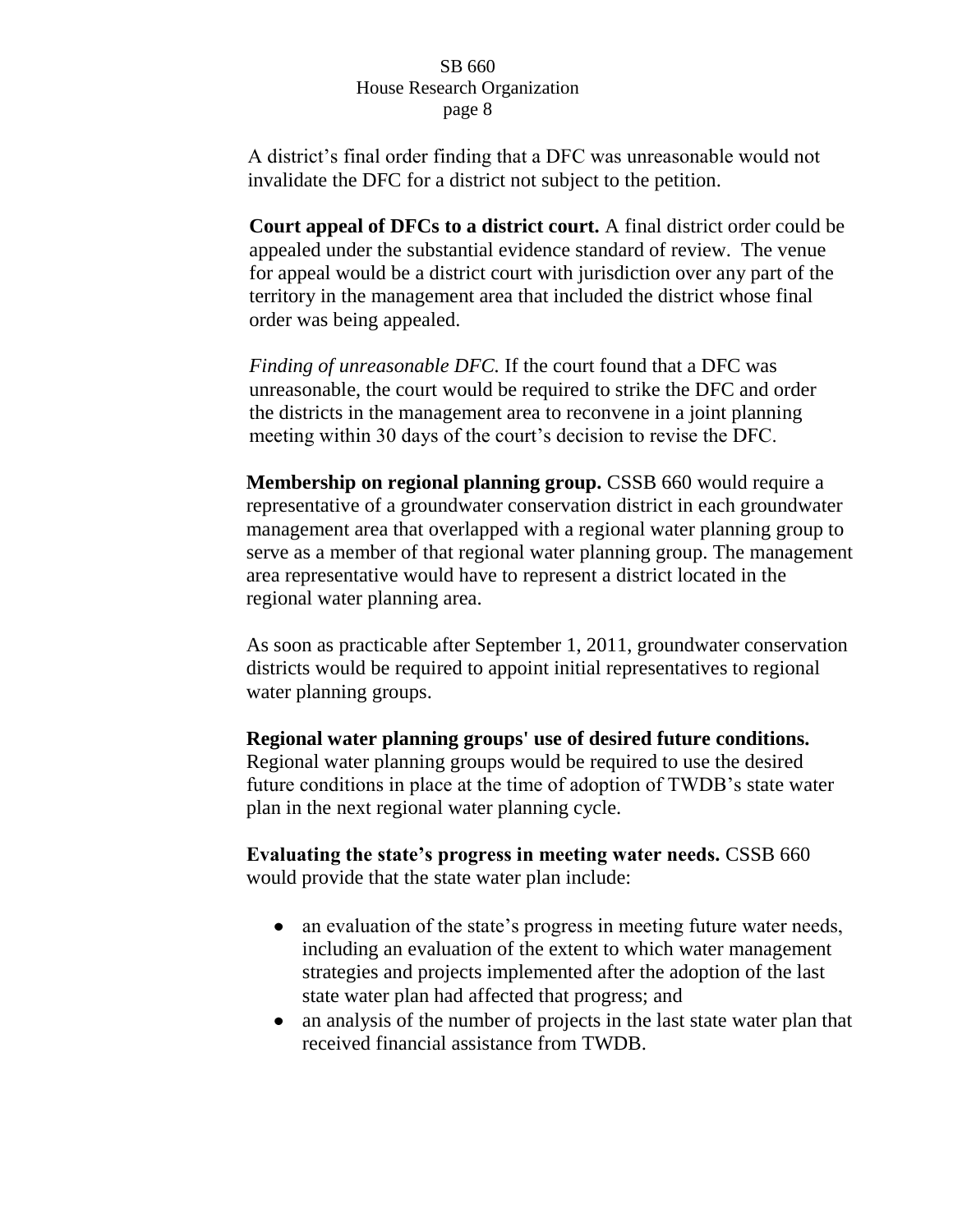The bill would authorize TWDB to obtain implementation data from the regional water planning groups to assist in evaluating the state's progress in meeting future water needs.

**Gallons per capita per day reporting (GPCD) requirements.** By January 1, 2013, TWDB and TCEQ, in consultation with the Water Conservation Advisory Council, would be required to develop a uniform system for calculating municipal water use in gallons per capita per day to be used by each entity required to submit a water conservation plan.

TWDB and TCEQ would be required to adopt rules requiring the uniform water use calculation system to be used in the water conservation plans and reports.

At a minimum, the rules would have to require an entity to report the most detailed level of municipal water use data available to the entity. TWDB and TCEQ would be prohibited from adopting a rule that required an entity to report data that was more detailed than the entity's billing system was capable of producing.

**Treatment of Development Fund bonds.** Under CSSB 660, water financial assistance bonds that had been authorized, but not issued would not be considered state debt payable from the General Revenue Fund until the Legislature made an appropriation from the general revenue to TWDB to pay the debt service on the bonds.

CSSB 660 would require TWDB, when requesting approval for the issuance of bonds, to certify to the Bond Review Board the source of bond payment, either general revenue or other revenue sources, on the proposed bond issuance.

The Bond Review Board would have to verify whether the debt service on bonds to be issued by TWDB was state debt to be paid from general revenue and was therefore nonself-supporting. Nonself-supporting bonds no longer would be considered nonself-supporting and would be removed from the constitutional debt limit calculation if:

• the bonds were backed by insurance or another form of guarantee that ensured payment from a source other than general revenue; or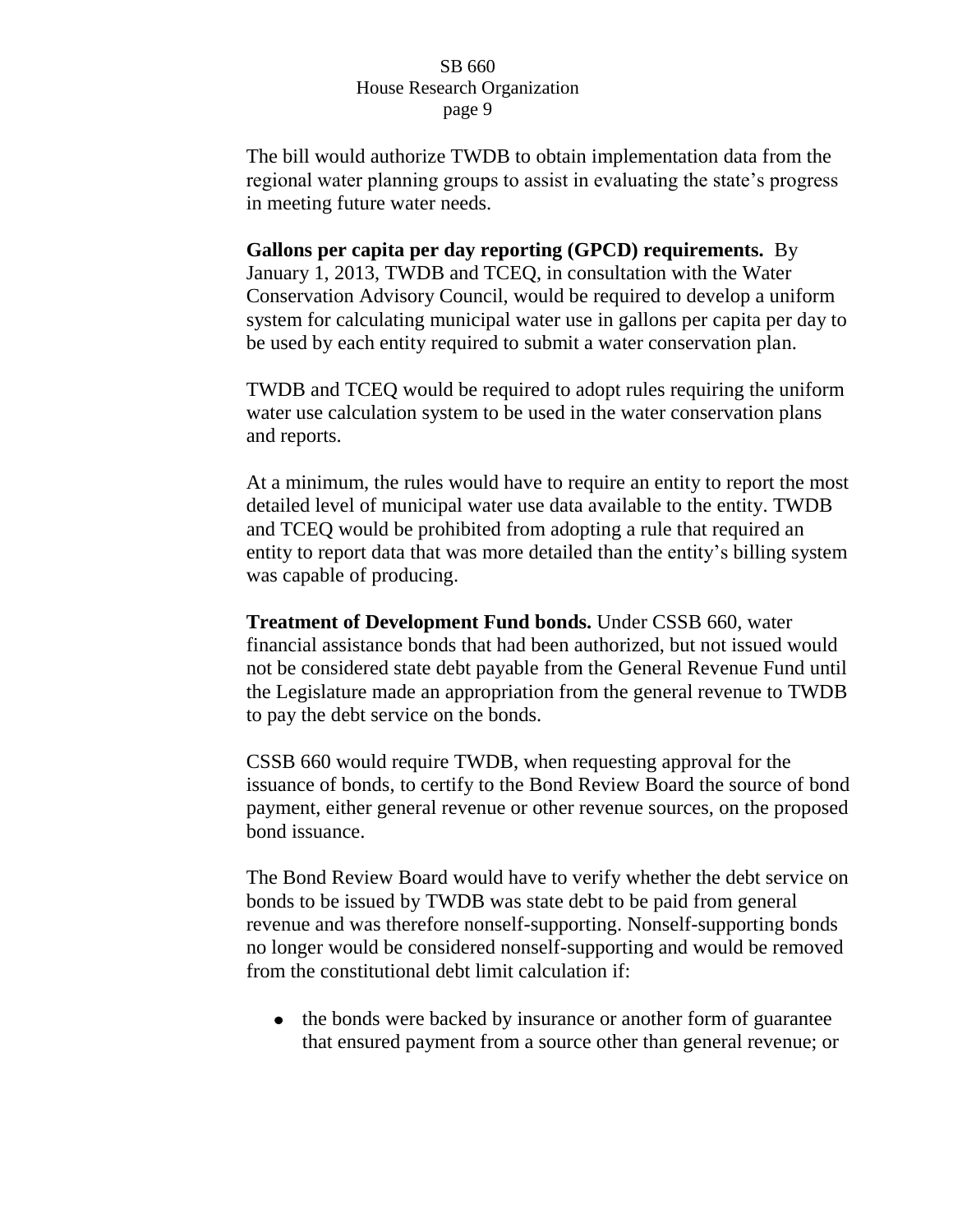• TWDB demonstrated to the Bond Review Board that the bonds no longer required payment from general revenue and the Bond Review Board certified this to the LBB.

**Legal action for default on financial assistance programs.** CSSB 660 would authorize TWDB to request the attorney general to take legal action, including receivership, to compel a recipient of any of TWDB's financial assistance programs to cure default in payment. The venue of this type of proceeding would be a district court in Travis County.

The attorney general could recover reasonable attorney's fees, investigative costs, and court costs incurred on behalf of the state in the proceeding in the same manner as provided by general law for a private litigant.

# **Texas Natural Resources Information System (TNRIS) duties and reporting.**

*TNRIS duties.* CSSB 660 would require TCEQ to designate the director of TNRIS to serve as the state geographic information officer. The state geographic information officer would be required to:

- coordinate the acquisition and use of high-priority imagery and data sets;
- establish, support, and disseminate authoritative statewide geographic data sets;
- support geographic data needs of emergency management  $\bullet$ responders during emergencies;
- monitor trends in geographic information technology; and
- support public access to state geographic data and resources.  $\bullet$

*TNRIS report to the Legislature.* By December 1, 2016, and every five years after, TWDB, in consultation with stakeholders, would be required to submit to the governor, the lieutenant governor, and the speaker of the House a report on certain needs and initiatives.

TWDB could establish one or more advisory committees to assist in preparing the report. TWDB would consider representatives of state agencies that were major users of geographic data, federal agencies, local governments, and the Department of Information Resources for appointment to an advisory committee.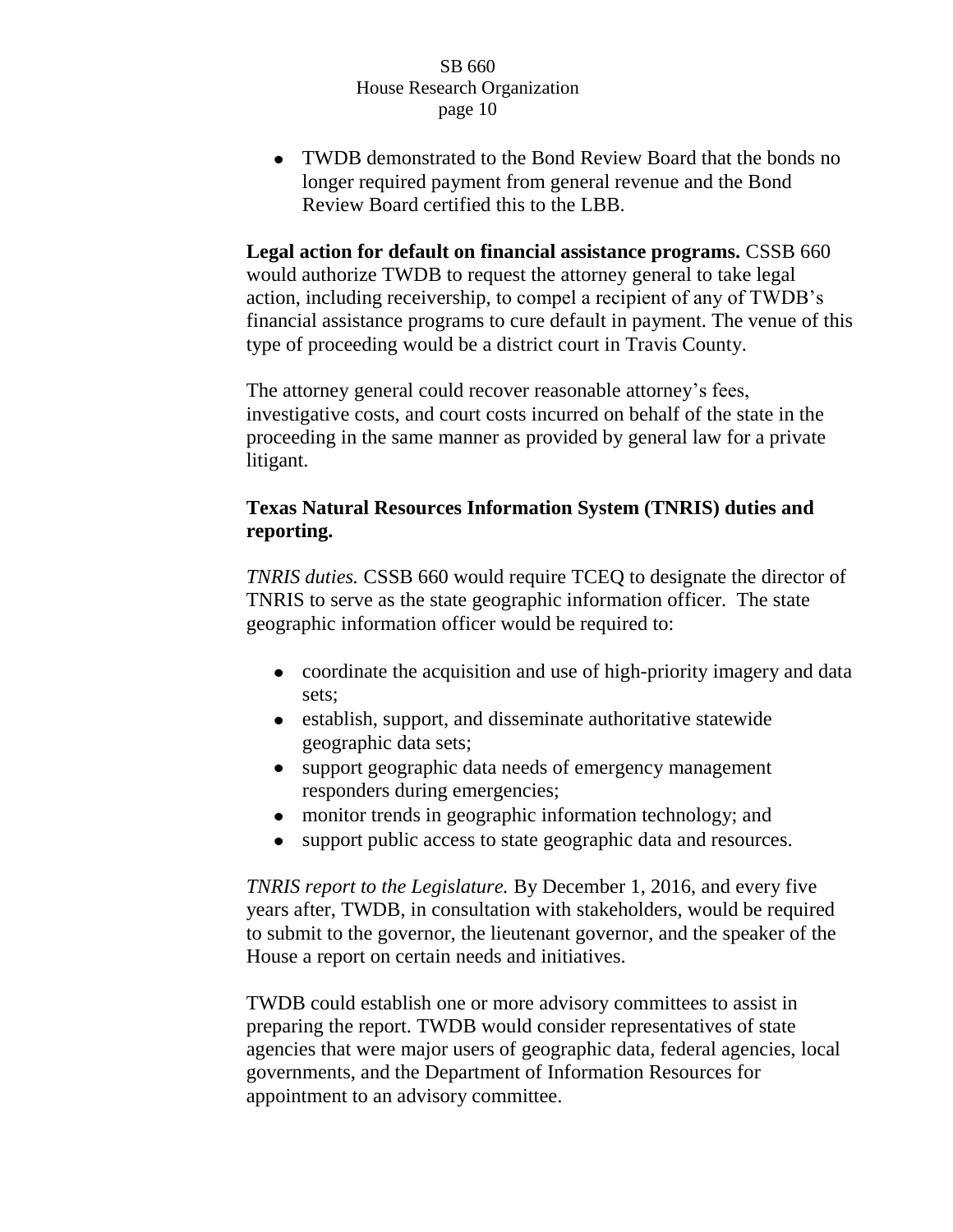**Abolishing the Texas Geographic Information Council.** CSSB 660 would abolish the Texas Geographic Information Council.

**Effective date.** The bill would take effect September 1, 2011.

**SUPPORTERS** SAY: As a result of the Sunset Advisory Commission's review of the Texas Water Development Board (TWDB), CSSB 660 would make several statutory modifications to improve the functions and duties of the agency.

> **Desired future conditions.** CSSB 660 would replace the process to challenge the reasonableness of desired future conditions (DFCs) at TWDB with a process to appeal a groundwater conservation district's DFCs to the State Office of Administrative Hearings (SOAH).The bill would provide a due process remedy that currently is lacking. The current process for questioning the reasonableness of DFCs at TWDB lacks standard components of administrative processes designed to ensure a clear, fair resolution. TWDB's petition process lacks the components of a standard administrative process and does not provide a meaningful final resolution.

Appeals to district court under substantial evidence review require some evidence for review, so the SOAH hearing would be important. Once a case reaches district court, a substantial evidence review would be a simpler, faster, less expensive process than a trial de novo would be.

CSSB 660 also would establish a more rigorous process for adopting DFCs. It would promote more input into the joint planning process during the establishment of the DFC and improve the process for local decisionmaking in groundwater matters.

It is critical that there be meaningful checks and balances in the establishment of DFCs and in determining what is reasonable. The bill would require that the established DFCs provide a balance between the highest practicable level of groundwater production and the conservation of the resource. This was consensus language agreed to by stakeholders in developing the language of the bill. While there are concerns that in the balancing test, the term "highest practicable level" of groundwater production was not defined and could be difficult to prove, similar language on "highest practicable level" currently is in surface water law on water conservation related to applying for an interbasin transfer. In surface water law, however, there is nothing against which to balance the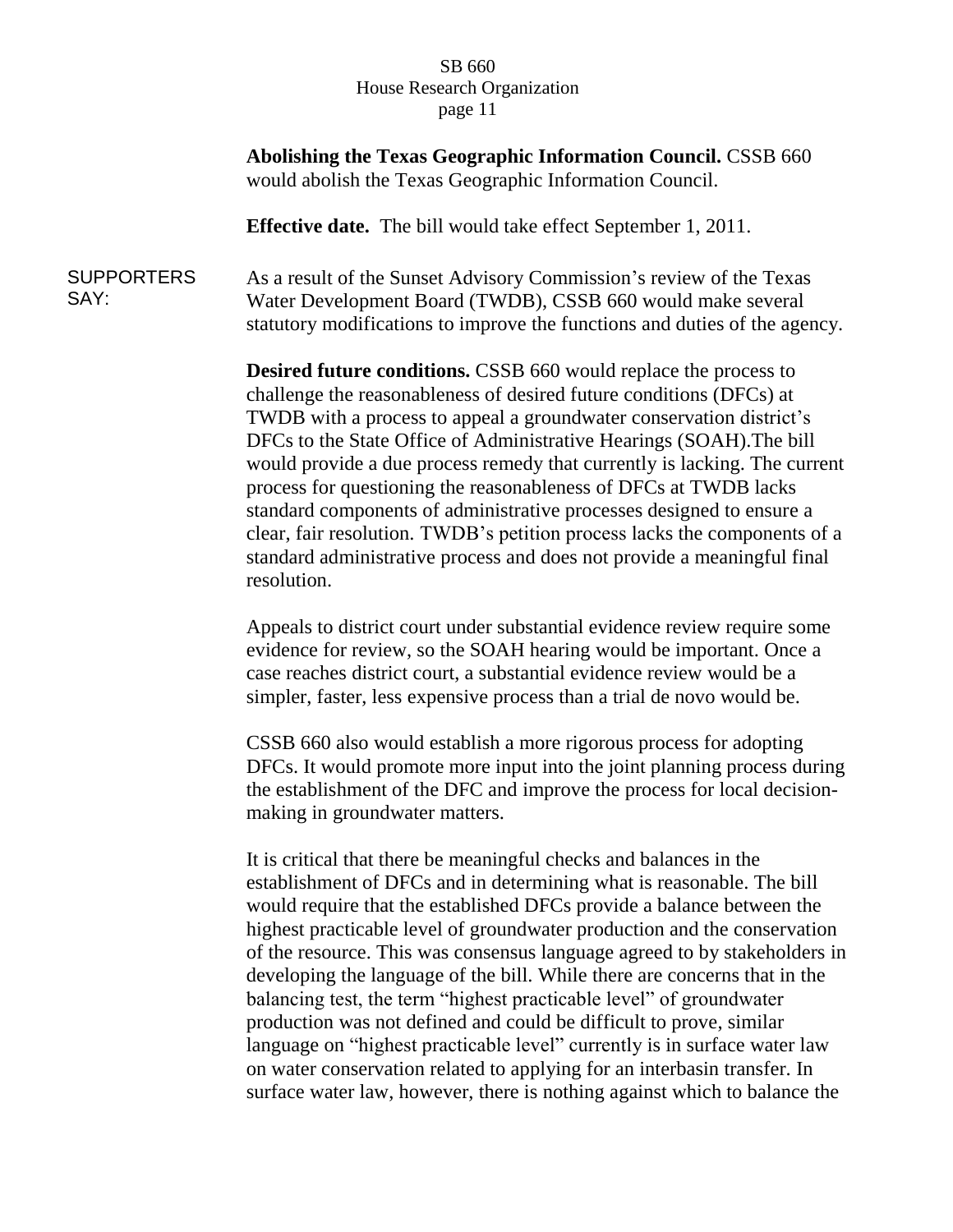"highest practicable level," which leaves it open-ended. That would not be a problem under CSSB 660 because conservation, preservation, protection, recharge, and prevention of waste of groundwater and control of subsidence in the management area would be balanced against the highest practicable level of groundwater production.

**Membership on regional planning group.** CSSB 660 would require a representative of a groundwater conservation district in each groundwater management area that overlaps with a regional water planning group to serve as a member of that regional water planning group. The management area representative would have to represent a district located in the regional water planning area. This would help prevent any disconnect in developing desired future conditions and planning to meet the state's future water needs.

Groundwater management area boundaries currently do not align with regional water planning boundaries. Groundwater conservation districts may informally reach out to regional water planning groups with overlapping jurisdictions, but nothing ensures coordination takes place between the entities in determining the amount of available groundwater for planning.

**Regional water planning groups' use of desired future conditions.**  CSSB 660 would require regional water planning groups to use the DFCs in place at the time of adoption of TWDB's state water plan in the next regional water planning cycle. This would better align the water planning process with the process for developing DFCs.

Regional water planning groups begin planning for the next regional water plan as soon as their current plan is adopted for incorporation into the state water plan, if not sooner. DFCs, which must be readopted at least once every five years, will not be established in time for consideration in the next round of regional water planning. The timeframes for completing DFCs always lag behind the regional water planning process such that groundwater availability numbers are out of date for broader planning purposes. Timing of the adoption of DFCs can result in the use of out-ofdate information for broader planning purposes. Without specifying a point in time at which a DFC will be used in the next round of water planning, groundwater management areas lack certainty on the time by which a DFC would need to be readopted for use in water planning.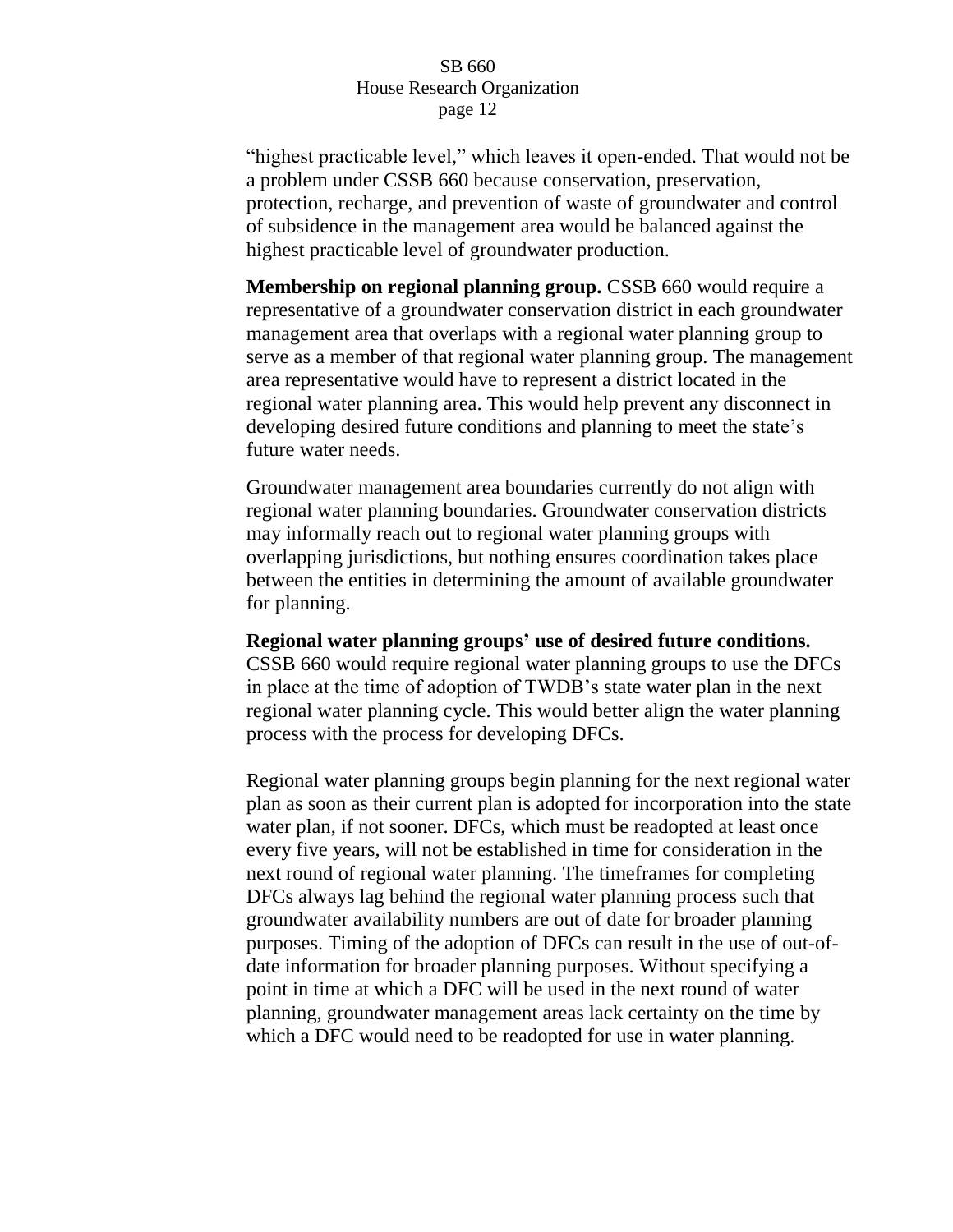**Evaluating the state's progress in meeting water needs.** CSSB 660 would require TWDB to evaluate the state's progress in meeting its water needs as part of the state water plan. As TWDB completes the third round of planning and more water strategies are implemented, TWDB has a greater need to see how strategy implementation affects overall planning and whether the state is on track to meet future water demands.

TWDB does track state water plan projects receiving its financial assistance, but has not assessed the impact of those projects, or others not receiving financial assistance, in meeting needs outlined in the state water plan. Without a compilation of all implementation data, the state misses the opportunity to evaluate whether newly developed water supply projects, conservation efforts, and other strategies actually are meeting future needs.

**Gallons per capita per day (GPCD) reporting requirements.** In 2007, the Legislature established the Water Conservation Advisory Council to monitor development and implementation of the state's water conservation efforts. The council's 2008 report made several recommendations, including water conservation implementation and measurement, specifically focusing on GPCD methodologies. Under CSSB 660, TWDB and TCEQ would have to work with the Water Conservation Advisory Council to develop uniform GPCD reporting requirements outlining how entities calculated and reported municipal water use.

**Treatment of Development Fund bonds.** CSSB 660 would codify the current practice for determining how the TWDB's general obligation water development bonds were treated for purposes of calculating the constitutional debt limit.

Under CSSB 660, the TWDB's general obligation bonds would not be considered state debt payable from general revenue for purposes of calculating the constitutional debt limit until the Legislature appropriated general revenue for debt service on TWDB's bonds and only for as long as the Legislature continued to do so.

Unlike debt at other state agencies, TWDB's Development Fund debt has both self-supporting and non-self-supporting components. Self-supporting debt is not factored into the constitutional debt limit. In the calculation of the constitutional debt limit, the Texas Constitution allows for bonds "reasonably expected to be paid from other revenue sources and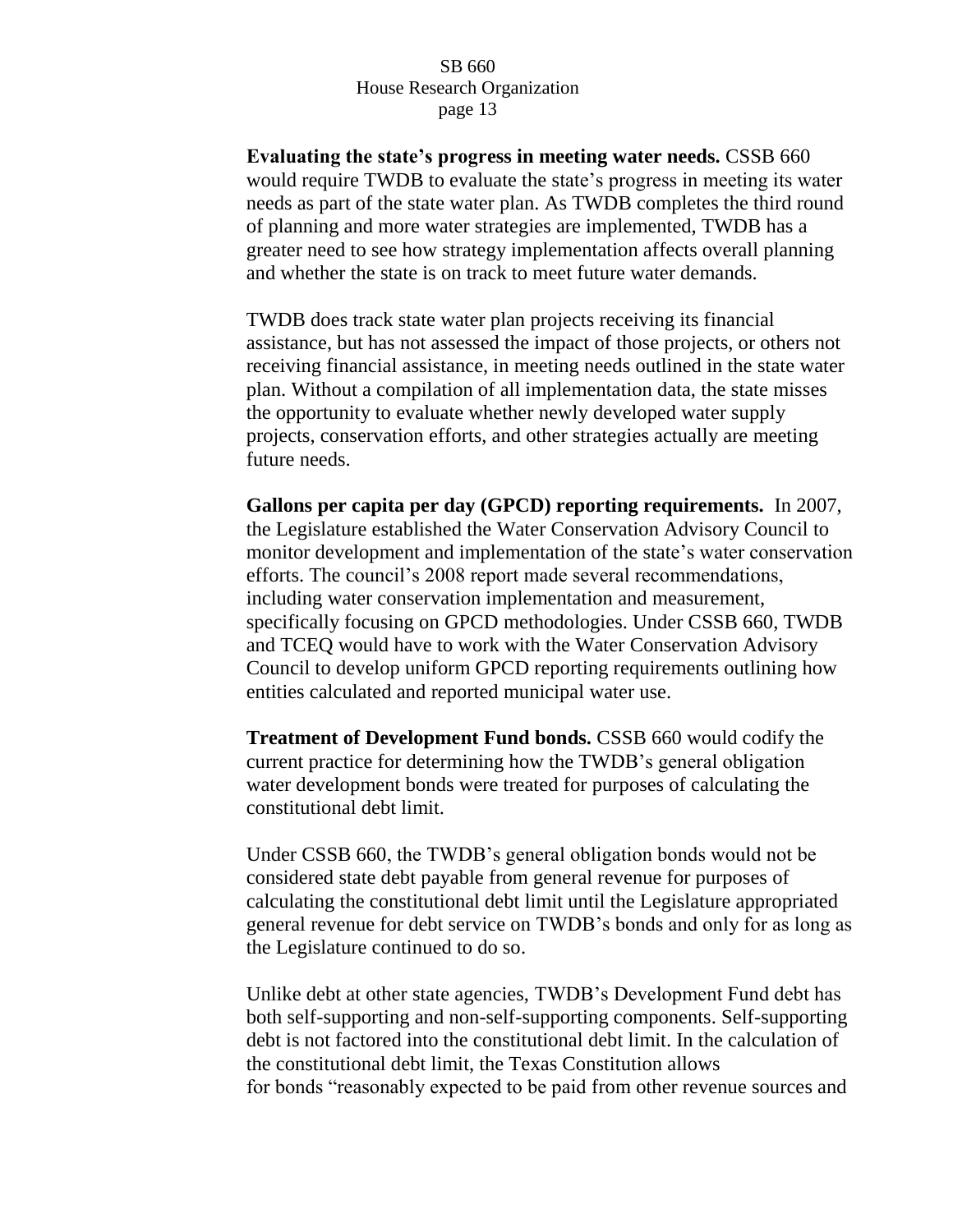that are not expected to create a general revenue draw" to be excluded from the calculation until "any portion of the bonds or agreements subsequently requires use of the state's general revenue for payment." As a historical and current practice, both the Bond Review Board and the LBB consider TWDB's bond authority self-supporting unless the Legislature appropriates funds for debt service, at which point that portion of the authority becomes non-self-supporting and is included in the constitutional debt limit calculation.

**Legal action for default in payment of financial assistance programs.**  CSSB 660 would ensure that TWDB had full statutory authority across all funding programs to request the attorney general to compel borrowers to perform specific duties legally required of them in documents such as bond ordinances and loan and grant agreements. This would provide TWDB consistent statutory authority across all financial assistance programs and all types of borrowing entities, including water supply corporations.

**Texas Natural Resources Information System (TNRIS).** CSSB 660 would clarify the duties of TNRIS. TNRIS currently lacks clear statutory direction to coordinate and advance geographic information system (GIS) initiatives. While current law clearly establishes TNRIS as the state's centralized clearinghouse and referral center for geographic data, it does not clearly outline its other responsibilities. The addition of significant functions and funding has informally made TNRIS the state's leader in coordinating and acquiring geographic data. Stakeholders, such as state, local, and federal agencies, rely on and benefit from TNRIS' coordination of partnerships for the use and acquisition of GIS data, contributing to significant cost savings for the state. Despite this high-level recognition of TNRIS, it still is not clearly established as the state's leader on GIS matters. CSSB 660 would designate the director of TNRIS as the State Geographic Information Officer with clearly outlined duties.

**Abolishing the Texas Geographic Information Council (TGIC).** CSSB 660 would abolish the TGIC. The TGIC is ineffective and does not provide leadership or coordination for advancing statewide geographic information system (GIS) initiatives.

The TGIC does not take an active role in advising decision makers about the availability and use of GIS information and does not effectively advance the use of GIS data and technology for the support of state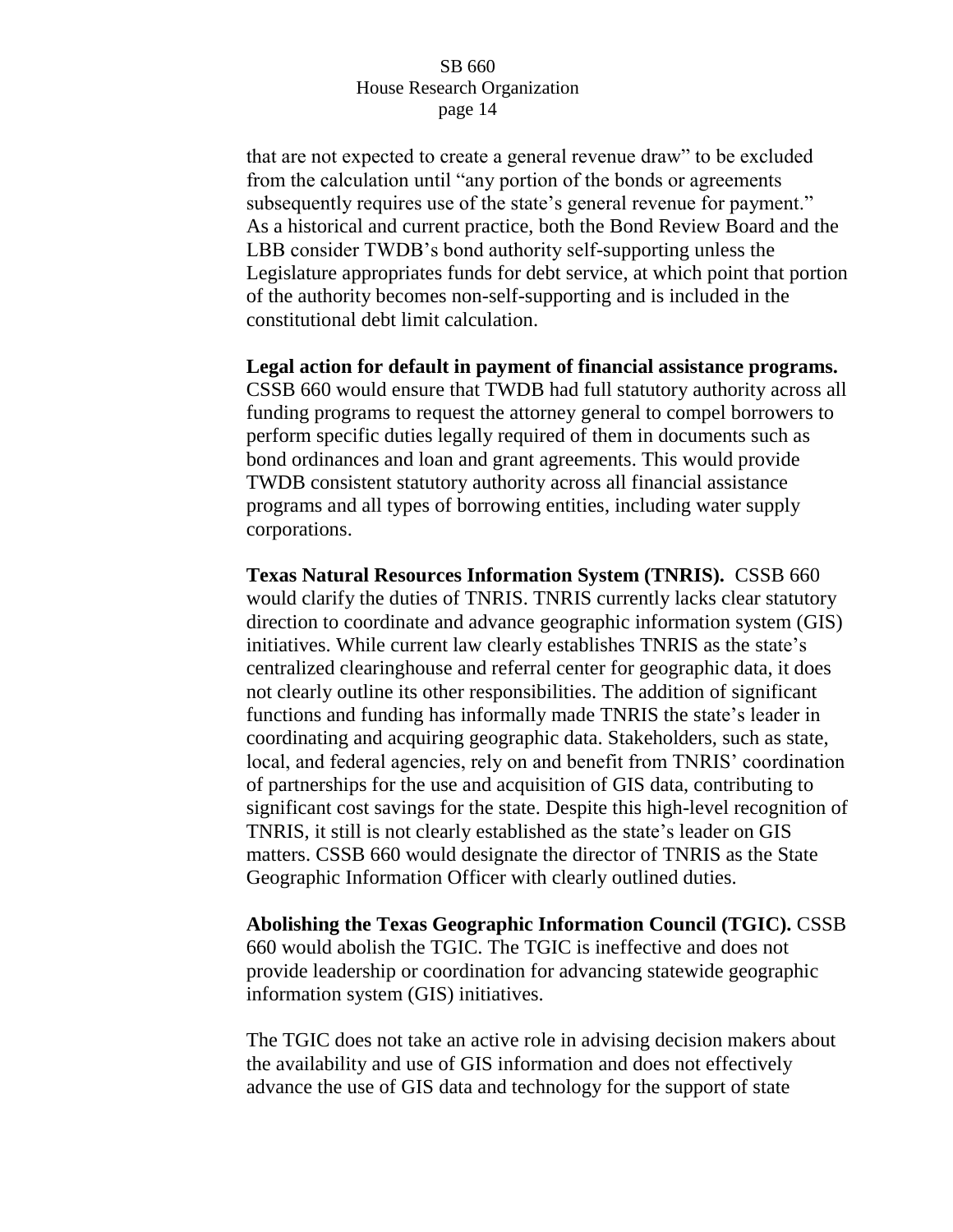government operations or to address state policy needs. Also, TGIC's statutory responsibilities are either already performed by TNRIS or are no longer needed.

**OPPONENTS** SAY: While CSSB 660 would make some statutory modifications that would improve the functions and duties of the agency, some of the modifications are unnecessary and could cause additional confusion and burdens to existing processes.

> **Desired future conditions.** CSSB 660 would provide a balancing test for proposed DFCs. Proposed DFCs would have to provide a balance between the highest practicable level of groundwater production and the conservation, preservation, protection, recharging, and prevention of waste of groundwater and control of subsidence in the management area. While the balancing test is an important tool, the term "highest practicable level" of groundwater production would not be defined, making it difficult to prove that the highest practicable level of groundwater production was achieved when adopting a DFC.

> CSSB 660 would replace the process for challenging the reasonableness of a DFC at TWDB with a process to appeal an individual district's DFC at SOAH. TWDB is better informed and better able to make decisions regarding DFCs than SOAH would be. Requiring a district to request a contested case hearing could lead to more lawsuits that would not be decided by people with knowledge of the water issues involved.

> **Membership on regional planning group.** CSSB 660 would require a representative of a groundwater conservation district in each groundwater management area that overlapped with a regional water planning group to serve as a member of that regional water planning group. This is unnecessary because the regional planning groups already are well balanced and well represented without adding additional members. Adding additional members to an already large group could confuse and delay the process.

OTHER **OPPONENTS** SAY:

While CSSB 660 would make much-needed improvements to the DFC adoption process, it would provide that a DFC be appealed through an evidentiary hearing. It may be more appropriate to treat the appeal as a rulemaking standard rather than an adjudicative type standard. For example, contested cases do not apply to rules or plans adopted at other regulatory agencies, such as rules at TCEQ or TWDB's state water plan.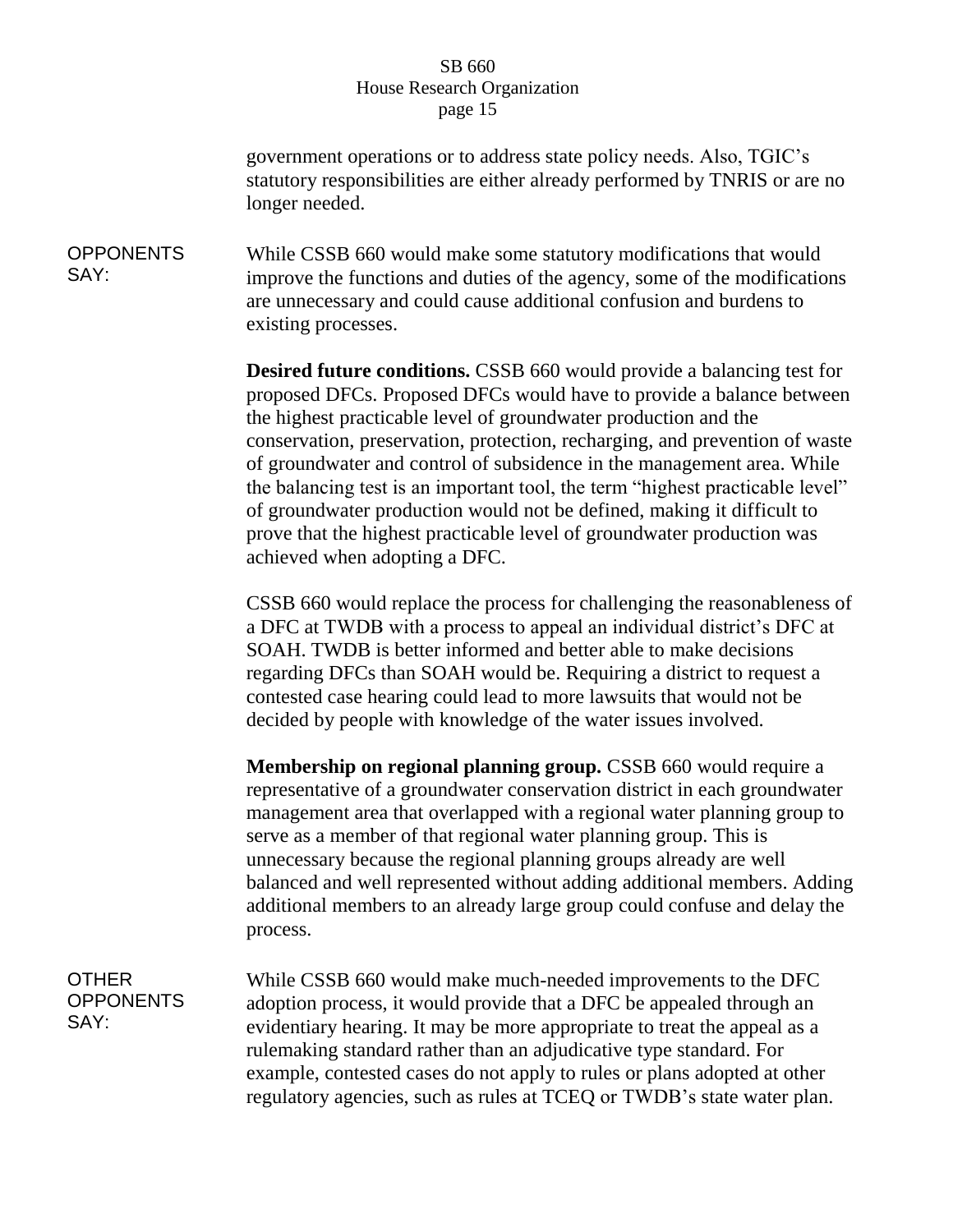- NOTES: **Comparison of substitute to original.** The committee substitute made several changes to the Senate-passed version of the bill, including:
	- $\bullet$ requiring proposed desired future conditions provide a balance between the highest practicable level of groundwater production and the conservation, preservation, protection, recharging, and prevention of waste of groundwater and control of subsidence in the management area;
	- changing requirements for a district's public comment period from 30 days in the original bill to not less than 30 or more than 90 days;
	- $\bullet$ allowing the district representatives to elect one district to be responsible for providing the notice of a joint meeting that otherwise would be required of each district in the management area;
	- removing a provision in the original bill requiring uniform notice for joint planning meetings and requiring the secretary of state and the county clerk of each county to post notice of the meeting;
	- authorizing an affected person, within 180 days of a district's  $\bullet$ adopting a desired future condition, to file a petition with the district requesting that the district contract with SOAH to conduct a hearing to appeal the desired future condition, including the reasonableness of the desired future condition;
	- requiring SOAH to hold a prehearing conference to determine  $\bullet$ certain preliminary matters;
	- authorizing a final district order to be appealed under the  $\bullet$ substantial evidence standard of review as provided by certain provisions of the Administrative Procedures Act;
	- $\bullet$ providing that the venue for an appeal would be a district court with jurisdiction over any part of the territory in the management area that included the district whose final order was being appealed; and
	- requiring the court, if the court found that a desired future condition was unreasonable, to order the districts in the management area to reconvene in a joint planning meeting not later than the 30th day after the date of the court's decision to revise the desired future condition.

**Similar bills.** HB 1547 by Larson, with similar provisions on desired future conditions, was passed the House by 138-0 on May 13 and was referred to the Senate Natural Resources Committee on May 16. SB 693 by Estes, which contains similar provisions on the SOAH appeal, has